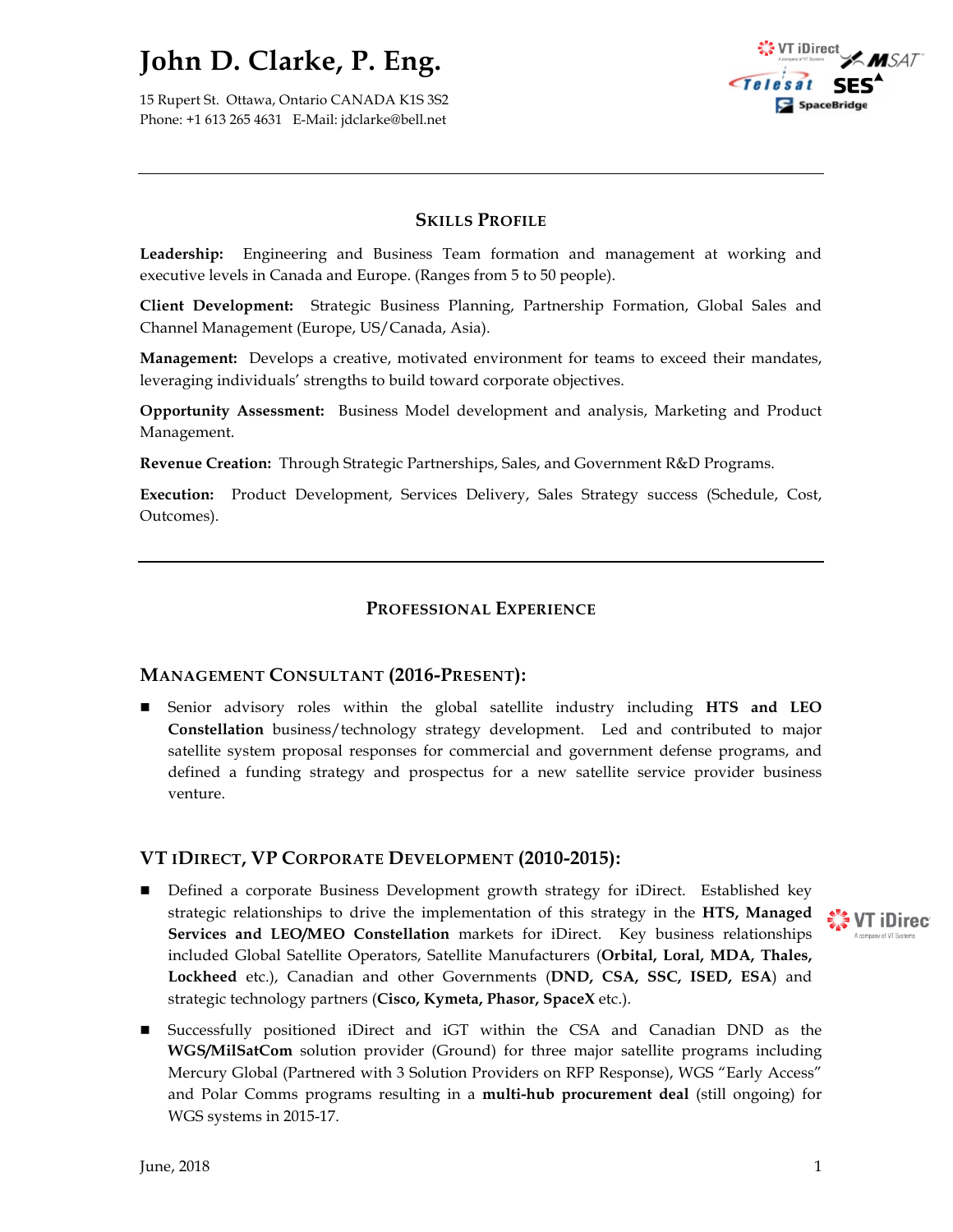15 Rupert St. Ottawa, Ontario CANADA K1S 3S2 Phone: +1 613 265 4631 E-Mail: jdclarke@bell.net

- Defined a new Carrier Market strategy for iDirect, and successfully brokered their current strategic marketing/development partnership with Cisco.
- Established the **ESA Telecom (ARTES)** program at iDirect, leading to a successful 13.6m Euro development program in the **UK**, with follow-on work for the iDirect development team in **Ireland**.

## **XIMAERA TECHNOLOGIES CANADA (2006-2009).**

*(Engineering R&D group focused on the development of broadband IP VSAT products for iDirect Technologies)*

**Managing Director:** Established an R&D start-up company in Ottawa providing complete crossfunctional product development capabilities to deliver key technology to iDirect to drive their product growth strategy.

- Led the effort to define, develop and deliver the DVB S2/ACM system for iDirect's (then) next generation "Evolution" product platform, including system architecture definition, simulation, firmware/software development (hub and terminal), and  $3<sup>rd</sup>$  party DVB-S2 mod/demod integration and optimization. This is now considered the VSAT industry's leading DVB S2/ACM solution.
- With the Ximaera technology team, defined and pitched a concept for an iDirect Low-Cost Modem – a complete redesign of their hardware, software, architecture (indoor and outdoor versions). Introduced as the "X1" to the market by iDirect in 2010, this modem now accounts for **60% of all iDirect modem sales globally.**
- Managed the **acquisition** and transition of Ximaera by VT iDirect in 2009 to become a fully integrated part of the global VT iDirect development organization.

## **SPACEBRIDGE SEMICONDUCTOR INC., OTTAWA-GATINEAU, CANADA.**

*(Broadband Satellite Access Product Development including Digital Payloads, ASIC, Software and Integrated technology solutions)*

### **VP Sales and Marketing (2003-2005):**

- n Led the team responsible for Global Product Sales and Marketing for **Broadband Satellite/Wireless Access** (Terminal) products. This included product marketing and the definition of the Sales and Marketing strategy to position the "next generation" products for the consumer satellite interactive entertainment market.
- Signed 10 customers (Tier 1 and 2) for the SpaceBridge Broadband Satellite Modem prior to product launch, representing a \$12m backlog for fiscal 2005.

### **Director, Business Development: 1997-2002:**

■ Lobbied for and signed 2 contracts from the **European Space Agency** for the development of the consumer modulator ASIC's for the broadband and interactive TV satellite market, totaling **\$2.5m** over 18 months.

**VT iDirect** SpaceBridge



SpaceBridge

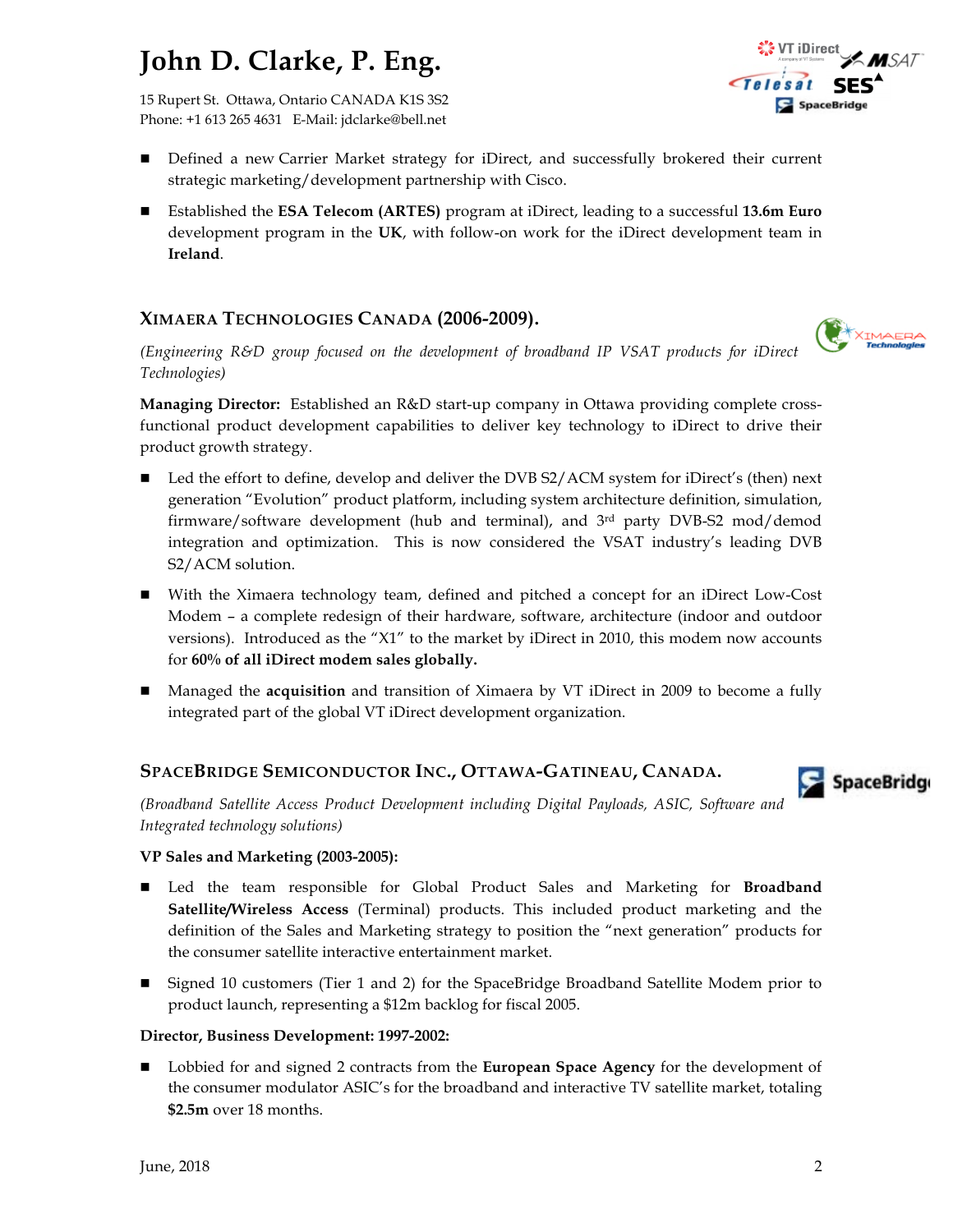15 Rupert St. Ottawa, Ontario CANADA K1S 3S2 Phone: +1 613 265 4631 E-Mail: jdclarke@bell.net

- With a technical sales team of 3, booked **\$40m** in orders a full year prior to first broadband terminal product availability.
- Worked with major AeroSpace companies to position SpaceBridge within the product strategies for the (then) global broadband programs, including Lockheed Martin (Astrolink), Alcatel Space (SkyBridge), and Motorola (Teledesic). This included **terminal, payload and system-level solutions.**
- In the start-up year of the company with a team of 5 engineers, responded to a major system proposal from a European satellite operator for a broadband satellite access system. Assembled an international consortium of companies to address all proposal requirements, including Newbridge, Crosskeys, Lucent Technologies (US) and Nera (Norway). Shortlisted against major companies including Nortel and Alcatel and won final round technical evaluation.

# **OTHER PREVIOUS EXPERIENCE**

- **n TMI/MSAT** (1995-1997): Formed a new engineering team of 20 people within 8 months, to  $\mathscr{A}$  MSAT focus on driving new revenue with innovative Applications and Terminal Development.
- n **STENTOR (1993-1995):** Responsible for National Planning programs within Carrier Operations for the Stentor alliance of Telephone Companies. Required to work with the Operations groups of all the major phone companies in Canada to define and implement the national strategy for consolidating OSS Technology and processes to address National Enterprise Business Competitiveness.
- **TELESAT** (1990-1993): With a team of 15, set up the company's implementation business for VSAT network solutions in Canada, including Civil and Field Engineering, Project  $\sqrt{\int \rho \int \rho} s \hat{p}}$ Management, Field/Hub Installation, Customer Service Commissioning, Sales Support, Proposal/Cost Model Development, and post-implementation service support. Took the implementation business to a **profitable \$4.2m** within 18 months from a previous loss position.
- **n SES (1988-1989, Section Head, Communication Engineering):** Set up and led an engineering team responsible for ground segment engineering for the Commercial Operations of SES, in preparation for service of the ASTRA Direct Broadcast Satellite System. This included Systems Engineering/Sales Support, Broadcast Uplink Engineering, NOC design/implementation, TTAC/TV Transportable facility acceptance and Frequency Coordination and Licensing (with Lux PTT).

## **FORMAL EDUCATION:**

- Bachelor of Science, Engineering (Electrical, Telecom Option), **University of Waterloo.**
- Management Science Option.